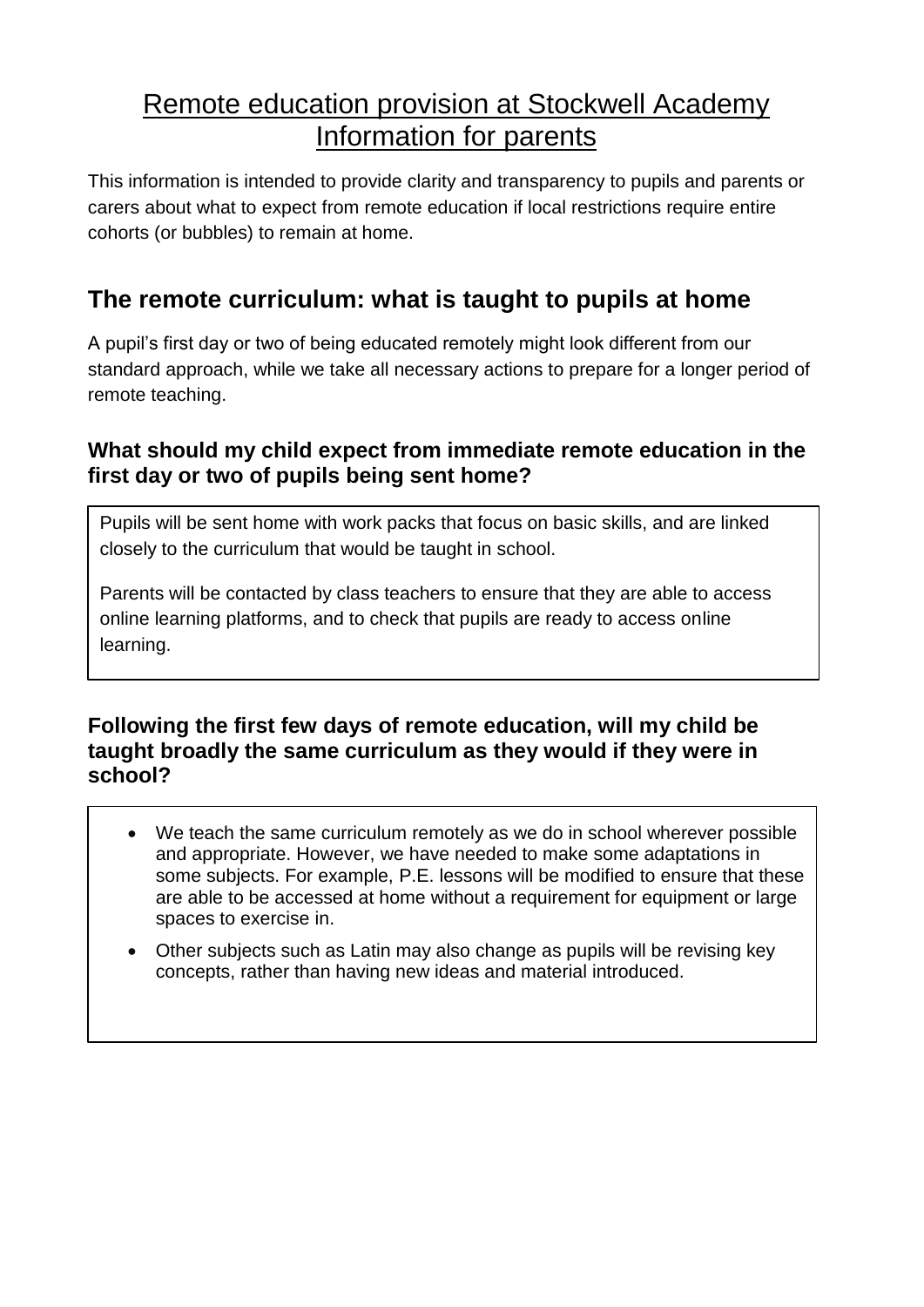# **Remote teaching and study time each day**

#### **How long can I expect work set by the school to take my child each day?**

We expect that remote education (including remote teaching and independent work) will take pupils broadly the following number of hours each day:

| Primary school-aged pupils | • Key Stage 1: 3 hours a day on<br>average across the cohort. This will<br>be less for foundation stage and may<br>vary depending on the age of the<br>children. |
|----------------------------|------------------------------------------------------------------------------------------------------------------------------------------------------------------|
|                            | • Key Stage 2: 4 hours a day                                                                                                                                     |

## **Accessing remote education**

#### **How will my child access any online remote education you are providing?**

*Foundation Stage* - Tapestry

*Key Stage 1* – Tapestry and Seesaw

*Key Stage 2* – Seesaw and Microsoft Teams

#### **If my child does not have digital or online access at home, how will you support them to access remote education?**

We recognise that some pupils may not have suitable online access at home. We take the following approaches to support those pupils to access remote education:

- We have a number of devices that have been issued to KS2 pupils. If you have not received a device but need one please contact the school office so we can make arrangements.
- For parents with little or no access to the internet we have a number of Vodafone data sim cards, providing 30GB of data for 90 days. These can be requested from the school office or your child's class teacher.
- Printed work packs will be available from the school office for families who have no access to online learning. Packs should be collected on a weekly basis, and work from the previous week should be returned.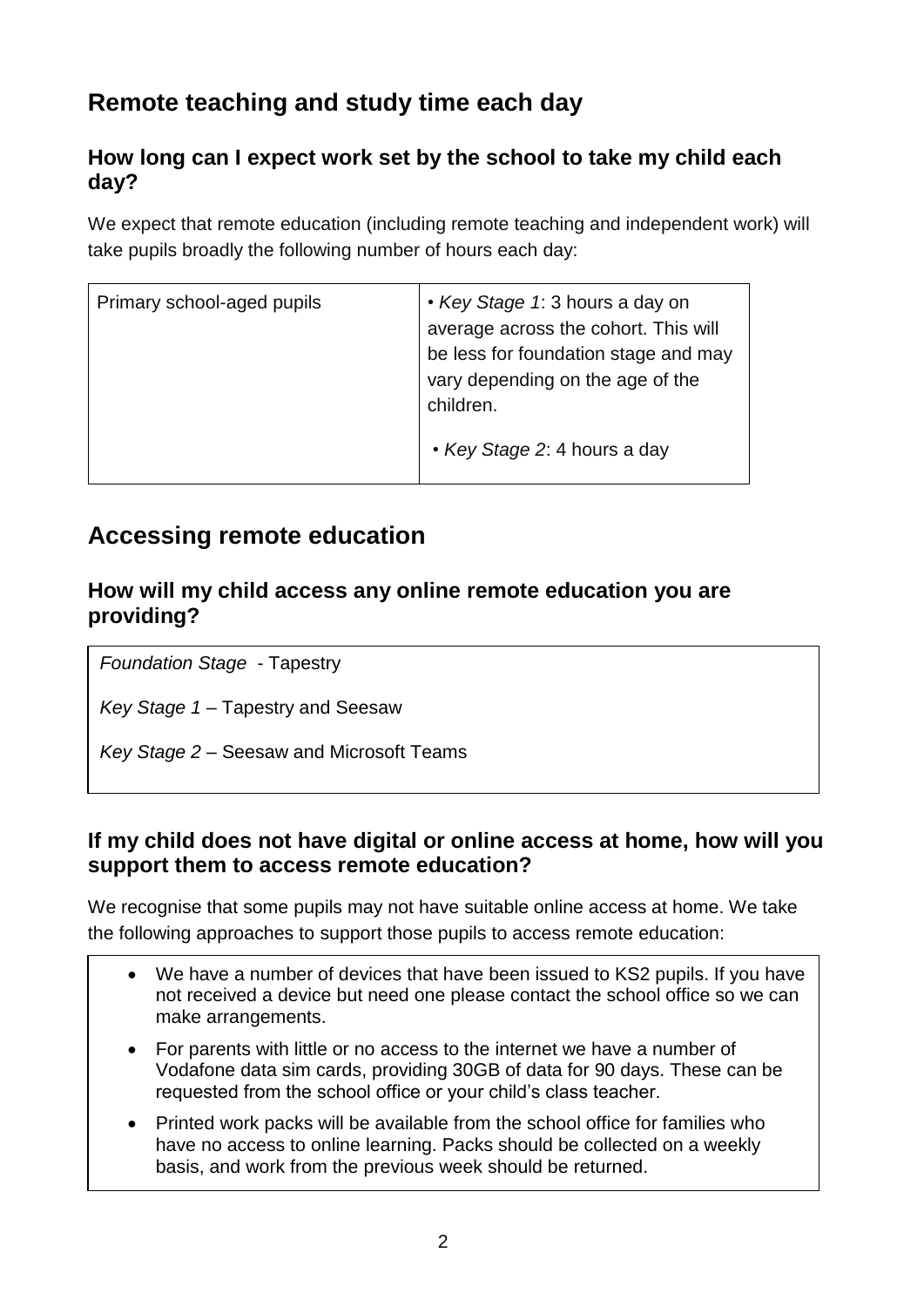### **How will my child be taught remotely?**

We use a combination of the following approaches to teach pupils remotely:

- Daily lessons will be uploaded for pupils to access on Teams, Seesaw and Tapestry. The resources for pupils to access the learning, along with any worksheets and materials to complete will be uploaded each morning.
- Where necessary, lessons will be accompanied by a recorded input from the class teacher, or an online resources to help to model methods and new information.
- Some classes will use live lessons, allowing pupils to access the learning in real time with their classmates and the class teacher. There will also be opportunities throughout the week for online check ins and whole class circles through live learning.
- Some resources will be uploaded that can be accessed online such as Ruth Miskin phonics videos, or Oak Academy lessons.
- Pupils will sometimes be directed to websites that the school subscribes to such as Purple Mash and TT Rockstars to complete activities.

## **Engagement and feedback**

### **What are your expectations for my child's engagement and the support that we as parents and carers should provide at home?**

- As a school we expect that pupils will access and complete the activities that are set each day, in particular for the core lessons of Maths, Writing and Reading, as well as Phonics for KS1 pupils.
- As parents and carers it is vital that you help your child to establish a routine that resembles the school day as closely as possible. Each class will have a timetable available online which mirrors the school day. This means pupils should be online and ready to learn for 9am and engaging with learning throughout the school day. A teacher will be available throughout the day for you to contact if you have any concerns or issues around home learning.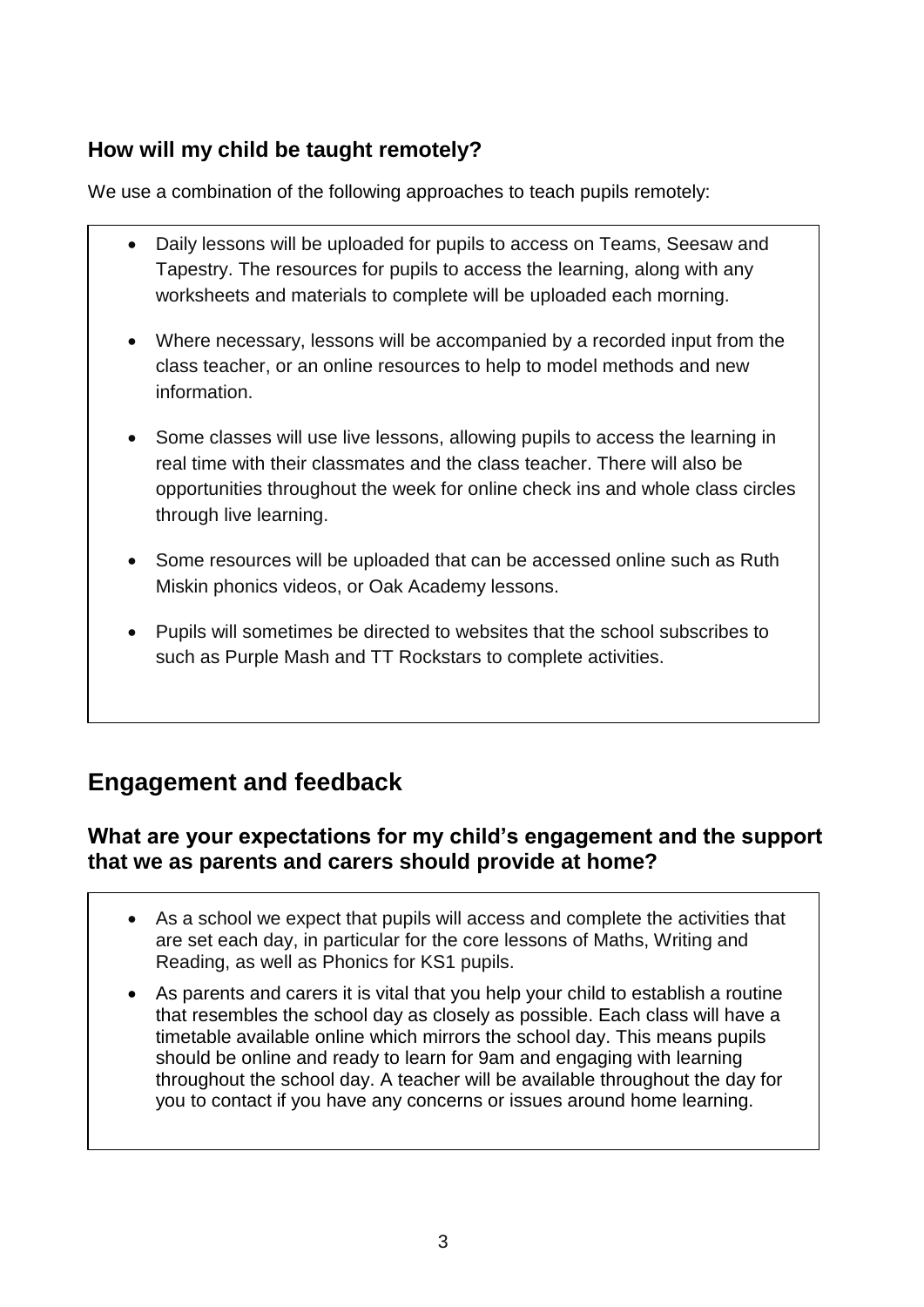#### **How will you check whether my child is engaging with their work and how will I be informed if there are concerns?**

- Class teachers will contact each pupil in their class at least once a week. This is to speak with the child about their learning and how they are getting on. This will either be over the phone or via School Cloud appointments.
- If a child is not engaging with online learning, the class teacher or learning support assistant will try again to make contact. If contact can still not be made, a member of school staff will conduct a socially distanced home visit to help to support with access to home learning.
- If pupils are persistently not engaging with online learning, this will become an attendance and welfare issue and the Trust Welfare Team will be informed.

### **How will you assess my child's work and progress?**

Ī

i.

Feedback can take many forms and may not always mean extensive written comments for individual children. For example, whole-class feedback or quizzes marked automatically via digital platforms are also valid and effective methods, amongst many others. Our approach to feeding back on pupil work is as follows:

- All work submitted online will be acknowledged by class teachers.
- Some pieces of work such as extended pieces of written work or new methods in Maths will be given detailed feedback, and misconceptions will be addressed.
- Teachers may give verbal feedback during weekly calls with pupils.
- Some tasks will require whole class feedback and this will be uploaded onto the learning platform for pupils to read.

## **Additional support for pupils with particular needs**

#### **How will you work with me to help my child who needs additional support from adults at home to access remote education?**

We recognise that some pupils, for example some pupils with special educational needs and disabilities (SEND), may not be able to access remote education without support